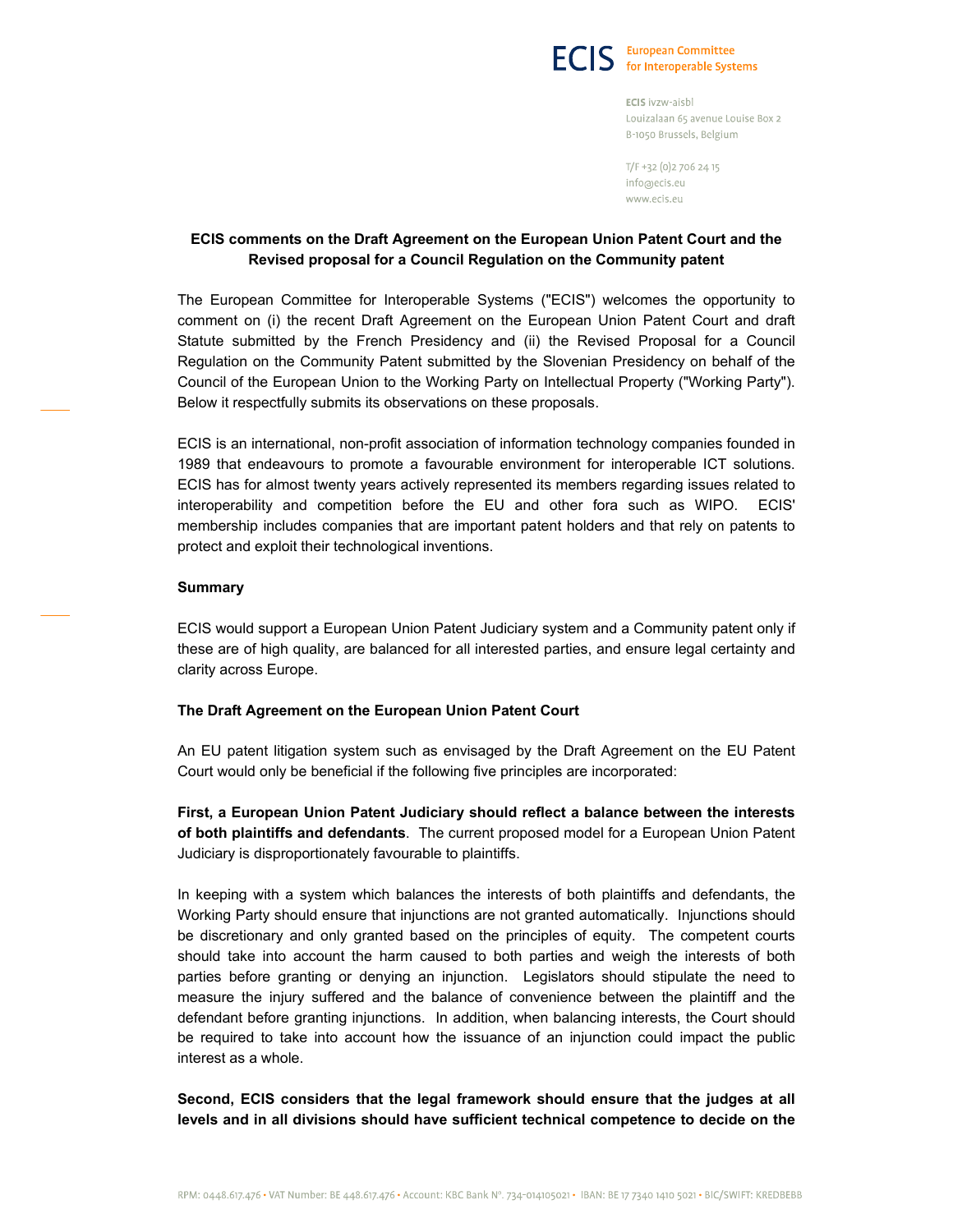highly complex technical matters that are often inherent to patent questions. All judges on any panel, especially of a local or a regional division, should be sufficiently qualified and experienced to adjudicate complex patent issues. In addition, ECIS encourages the Working Party to ensure that the panel of judges in a local or regional division consists not only of nationals of the Contracting Party concerned, but also nationals of other Contracting Parties with experience in the field. It is important to ensure that the composition of the panels in local or regional divisions is sufficiently internationalised in nature. As a result of the above, forum shopping will be avoided.

Third, ECIS believes that the current proposal for review of patent validity and infringement cases is disproportionately favourable to plaintiffs and that it therefore encourages forum shopping. Under the current proposal, the local division may bifurcate the case in the event of a validity counterclaim. Bifurcation would allow a patent owner to argue for a broader interpretation of the patent claims for infringement purposes, but to adopt a narrower interpretation for infringement purposes, putting the defendant at a disadvantage. This risk of different interpretations of the patent in validity and the infringement proceedings, may alternatively give rise to the need for a costly and time-consuming third court procedure in which the scope of claims has to be decided separately. Worse still, bifurcation runs the risk that the local division could grant a pan-European interim injunction, i.e. valid in all Contracting States, even before the validity of the patent has been properly tested, which would be unfair to the defendant but presents the plaintiff with minimum risk. An injunction can -- and usually would -- be devastating on a business -- even if the patent is later held invalid. So bifurcation, indeed even the threat of bifurcation, can be used tactically by plaintiffs in a potentially anticompetitive way, i.e. to stifle competitive innovation.

Additionally, stricter than the proposed rules should apply in designating competence among the local, regional or central divisions in patent validity and infringement cases. For example, infringement actions should be brought only before the local or regional division where the defendant is domiciled, rather than giving the option of bringing the action before the local or regional division where the actual or threatened infringement allegedly occurred. Alternatively, cases could be allocated to the local divisions by the central Registry. Additionally, when an infringement action is initiated at a local or regional division, while a validity action is already pending before the central division, the local or regional division concerned should ensure that it compulsorily refers the action on the infringement case to the central division in order to avoid potentially different interpretations of the same patent.

Lastly, the EU patent litigation system should not allow patent holders to exercise their rights abusively and distort competition. In particular, ECIS agrees that the Court must "ensure that the rules, procedures and remedies provided for in this Agreement and in the Statute are used in a fair and equitable manner and shall not distort competition."<sup>1</sup> The European Patent judiciary system should provide safeguards ensuring that granted patent rights are not used abusively against other companies in order to prohibit them from accessing essential information to develop new interoperable products and to reduce innovation in the ICT industry.

1

<sup>&</sup>lt;sup>1</sup> Article 23 (2), Draft Agreement on the European Union Patent Court and draft Statute, Working Document No. 14970/08, Brussels, 4 November 2008.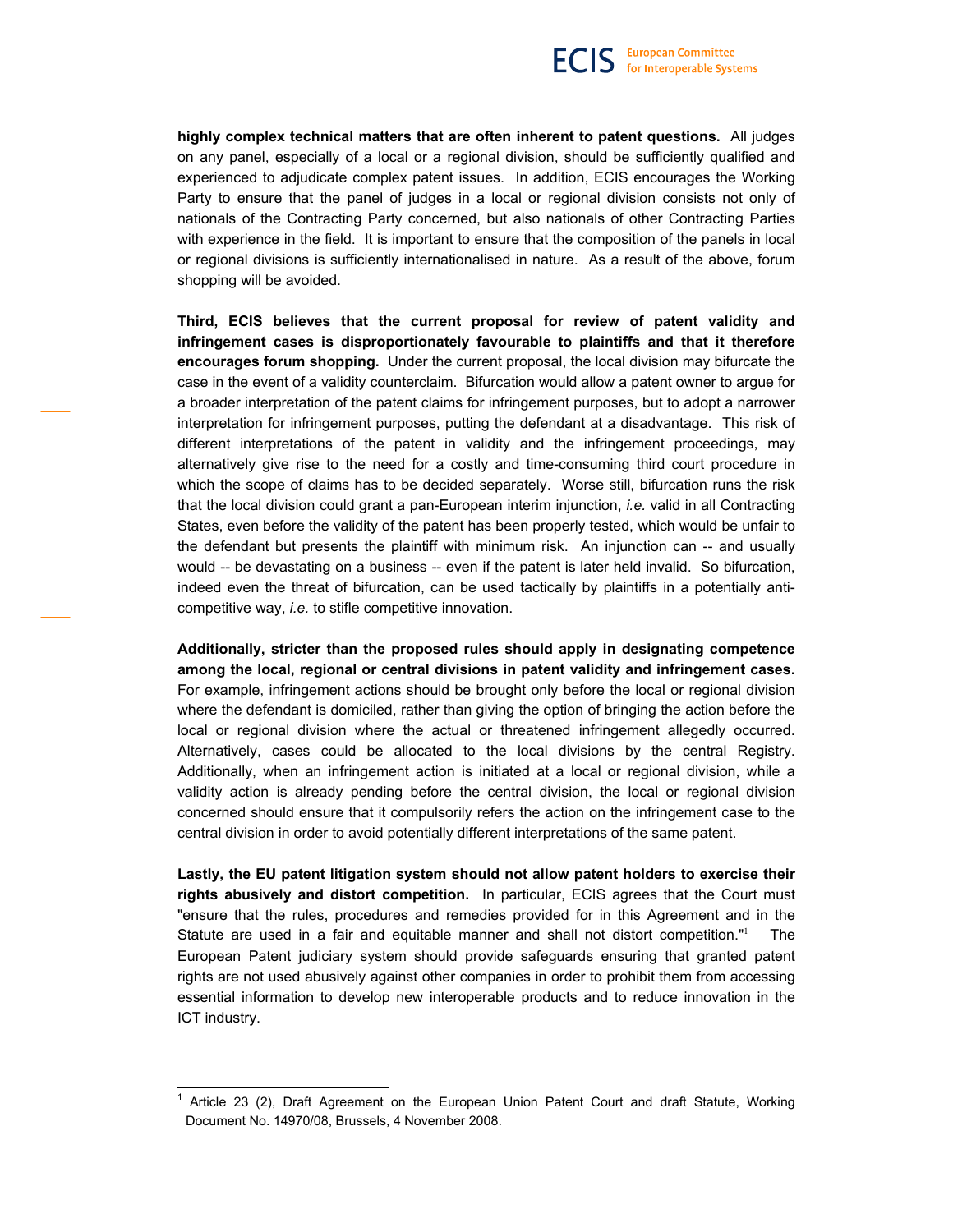Thus, for example, judges should take into account the potential (or actual) distortion of competition when measuring the potential harm for either of the parties in deciding to grant or refuse an injunction (interim/provisional or permanent).

#### Revised proposal for a Council Regulation on the Community Patent

ECIS would support a Community patent system only if the rights and limitations associated with the patent are clearly defined, and these definitions do not lead to or allow a broadening of the current scope of patentable subject matter or of patentability generally, either by law or by interpretation of the law by the judiciary. A new, additional pan-European patent system only makes sense if the system ensures that the patents granted are of indisputably high quality. If a Community patent system is to be adopted, that system must provide legal clarity and certainty, as well as measures supportive of collaborative innovation and interoperability.

First, the Community patent should be of high quality. The Draft Proposal should ensure the application of high quality standards in the process of granting Community patent protection. Patent protection with a Community-wide scope should be granted only to technologies innovative enough to be protected by exclusive rights.

If it is contemplated to introduce deferred examination as a means to help eliminate the backlog of patent applications awaiting examination by the EPO, ECIS recommends that specific time limits should be set within which requests for an examination should be made after the publication of the patent application, as it contrary to the public interest for unexamined applications to remain on file indefinitely. It must also be possible for third parties to request examination at any time.

In addition, ECIS considers that patent quality would be greatly enhanced by opening up the patent examination process and the identification of prior art even more to public participation.

Further, ECIS strongly supports the introduction of a voluntary Licences of Right regime. ECIS favours introducing a voluntary Licence of Right system that would ensure wider access to technology essential to achieving software interoperability and that would sufficiently protect access to open standards. According to this system, any person interested in using the patented invention to manufacture and market interoperable software would be able to obtain a licence to use the essential patent for that purpose.

It is crucial in the software industry to ensure that patent protection will not be used strategically to prevent legitimate follow-on innovation. A Licence of Right to use a patented invention guarantees that any interested party will have legitimate access to the patent to develop interoperable software without fear of patent holders trying to assert their exclusive patent rights to block the development of new products.

The Licence of Right regime could help address the problems faced by "innocent infringers" (an "innocent infringer" being an individual or business that did not know or could not reasonably be expected to have known of the patent), given that they would no longer be vulnerable to injunctions, which is particularly important in the case of individuals or businesses for which the use of patented inventions is essential in order to achieve software interoperability. Licences of Right will be a useful tool to SMEs, which are unable to bear the costs of translating a